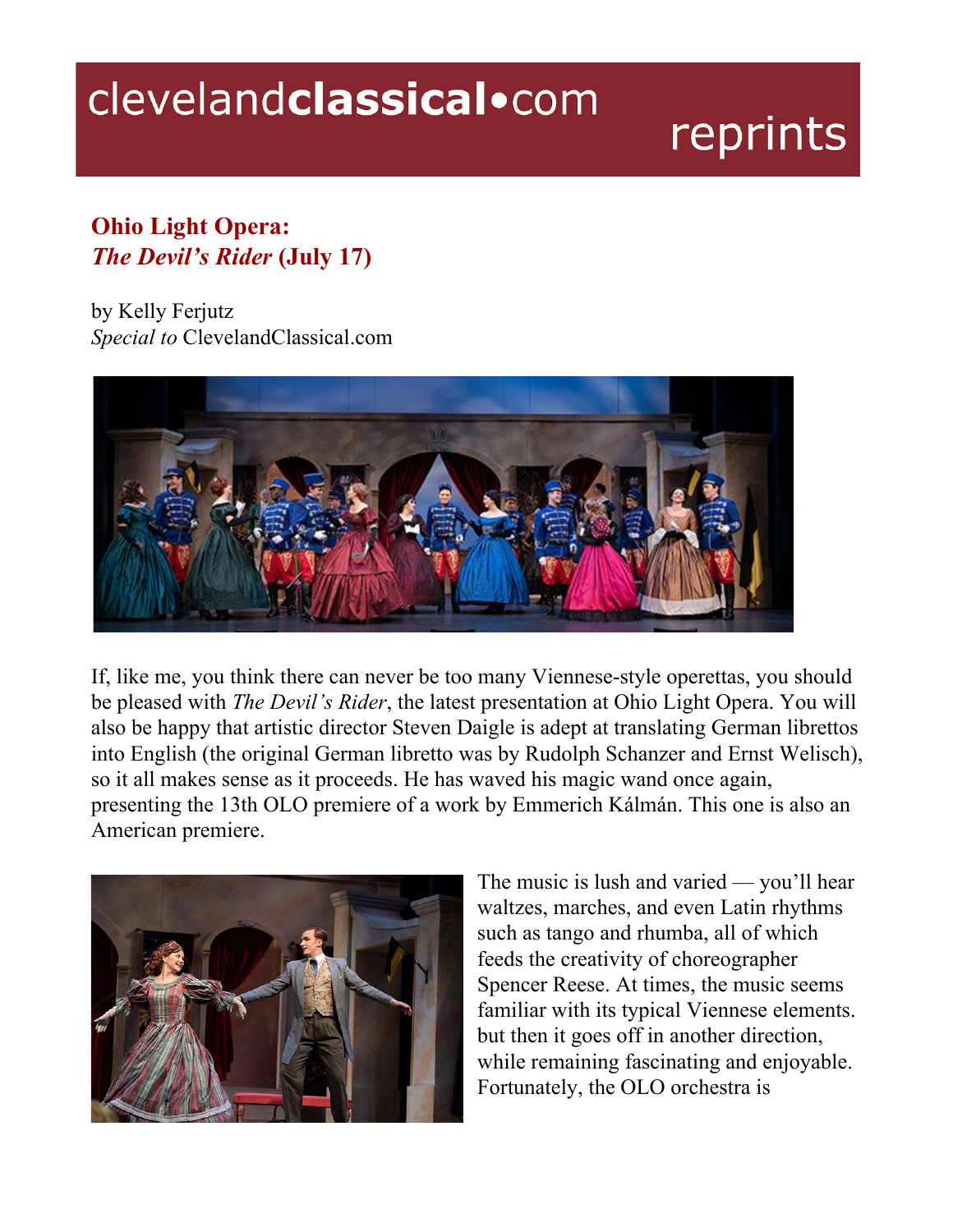immensely capable, and ably conducted by Steven Byess.



With so many small countries in Europe, it was only natural that there should be constant feuds, even if only imaginary ones. Austria and Hungary had a running squabble that spread over centuries. This tale is set in the early 1800s, (slightly before the advent of Napoleon, who didn't help this situation at all), when Count Sándor of Hungary (the Devil's Rider of the title) jumped his mount over a carriage on the street. While in mid-air, he falls in love with Leontine, a beautiful young Austrian princess who was riding in the carriage with the Empress.

Her father Prince Metternich is not at all happy about this development, having decided she should marry Prince Karl from Monaco. However, the young prince has fallen in love with a ballet dancer, Anina. This quartet of young lovers is fodder for the various roadblocks along the way to love and marriage.

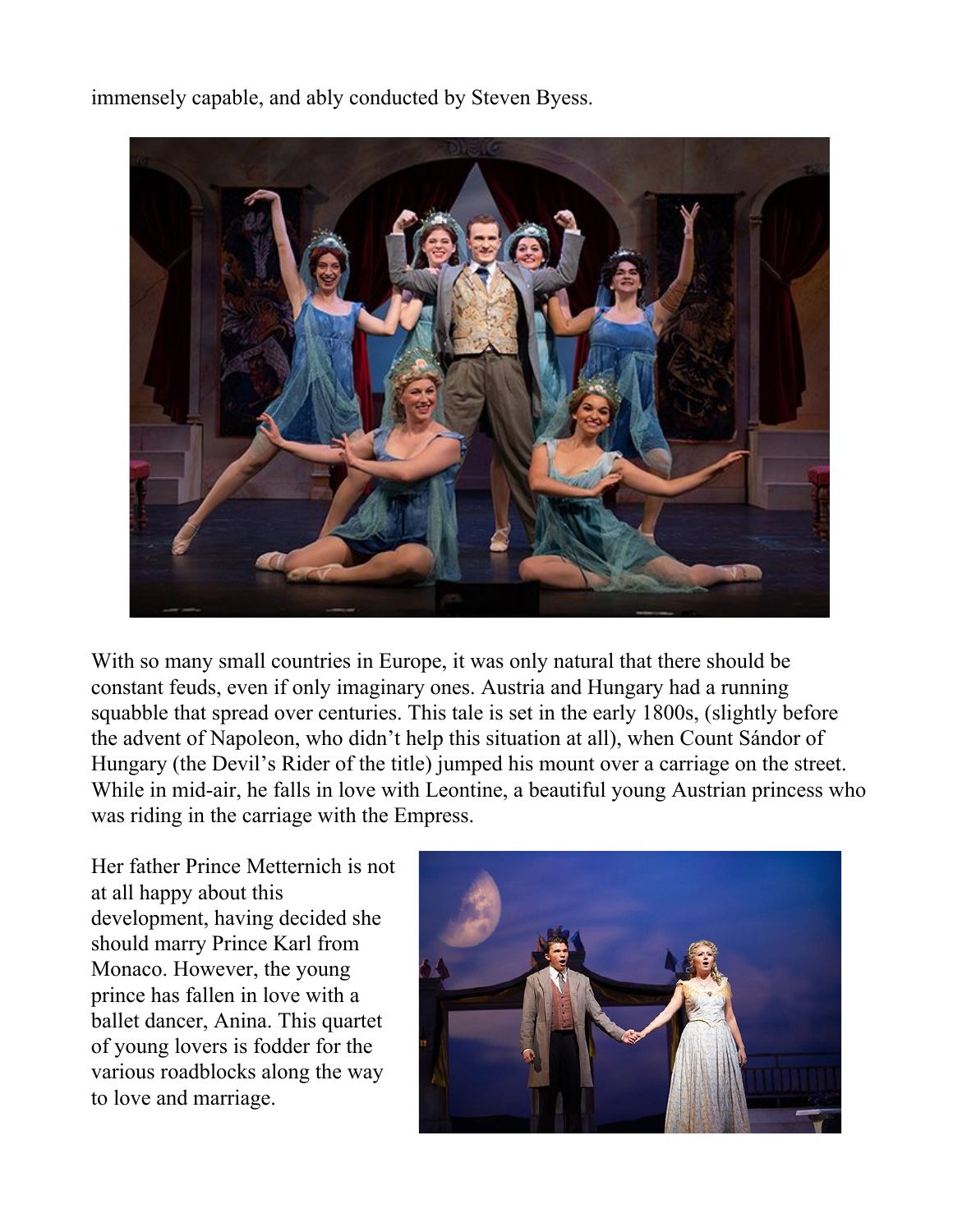

The dashing Count Sándor is played by Benjamin Dutton, who excels in every way and is suitably matched by Tanya Roberts as Leontine. Boyd Mackus is the dignified Prince Metternich, while Yvonne Trobe beautifully portrays the regal Empress of Austria, Carolina Pia. The capable Tim McGowan plays Prince Karl, and Sadie Spivey gives life to his love, Anina.

The gorgeous costumes were designed by Jennifer Ammons, and the sets are by Daniel Hobbs, who is also responsible for the very colorful and appropriate illustrations used by OLO for their posters and program books this season. Lighting is by Brittany Shemuga with sound by Sarah Calvert.



*The Devil's Rider* runs in repertoire through August 8 at in Freedlander Theatre on the campus of The College of Wooster. Tickets are available [online.](https://ohiolightopera.org/)

*Published on* ClevelandClassical.com *July 22, 2019. Click here for a printable copy of this article*